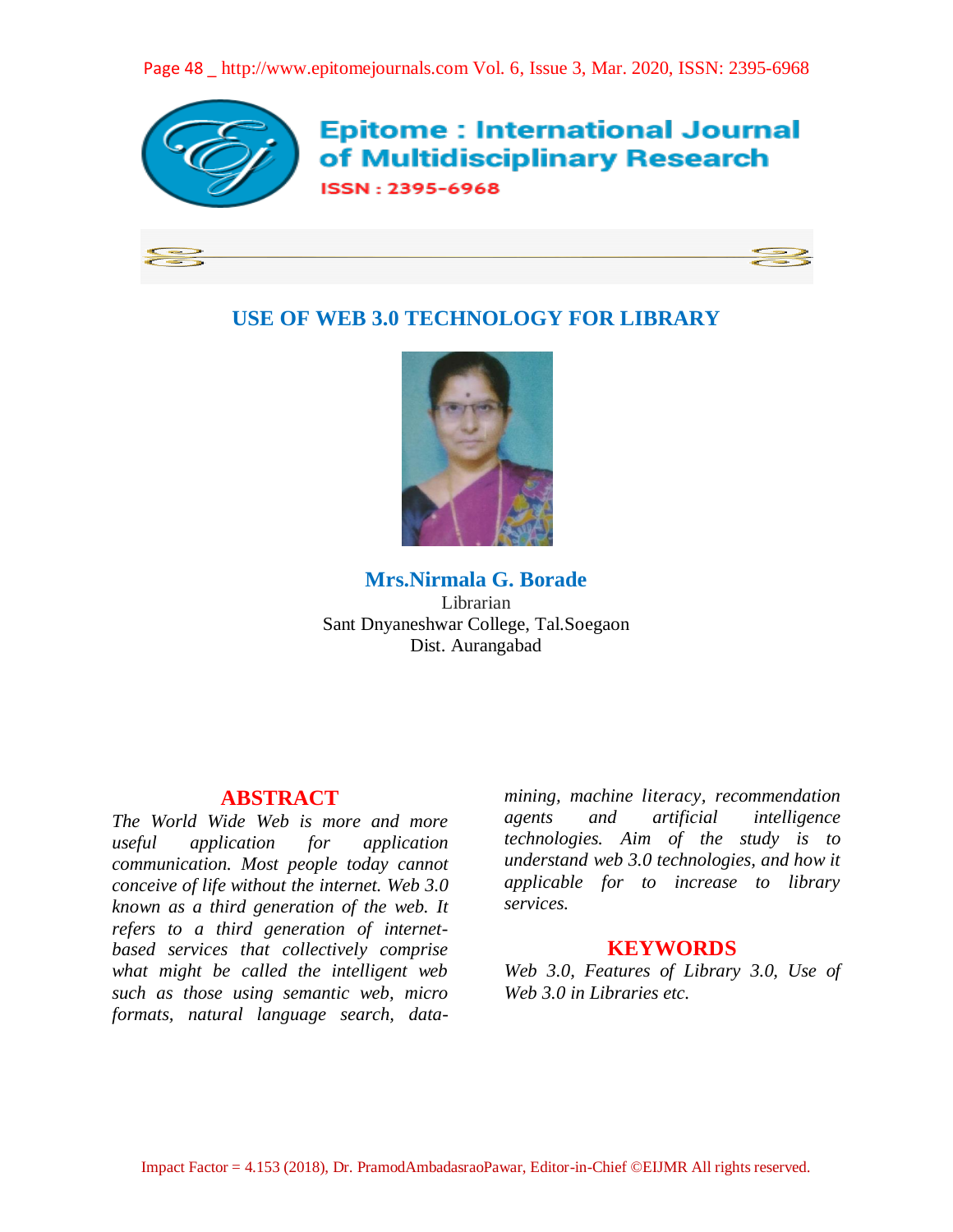# **RESEARCH PAPER**

### **INTRODUCTION-**

The web is entering new phrase of evolution. There has been debate recent about what to call this new phrase. Some would prefer to not name it all while other suggest continuing to end it, 'Web 2.0' however this new phrase evolution has quit at a different focus from web 2.0 has come to mean. John mark off of the New York Times recently suggested naming this third generation of the web, ' web 3.0' This suggestion has led to quit a bit industry.

### **OBJECTIVE OF THE RESEARCH-**

1. To study Use of Web 3.0 Technology for Library.

# **RESEARCH METHODOLOGY-**

 The current study 'Use of Web 3.0 Technology for Library' is based on secondary data collected from different sources. The secondary sources are concerned they were accumulated from online databases, articles and books. The research method applied to the current study is descriptive research method.

#### **Meaning of Web 1.0 -**

It is the 'readable' phrase of the World Wide Web flat data. In web 1.0 there is only limited interaction between sites and web user's web 1.0 is simply an information portal where users passively receive information without being given the opportunity to post reviews, comments and feedback.

### **Meaning of Web 2.0 -**

 It is the 'writable' phrase of the World Wide Web 2.0 describes worldwide sites that emphasize user generated content usability and interoperability. The term was popularized by Tim O Reilly media web 2.0 conference in late 2004 , through it was first coined by Daruy Dinacci in 1919.A web 2.0 site way allow users to interest and collaborates with each other user generated content in a virtual community.

#### **Meaning of Web 3.0 -**

 The term web 3.0 was first coined by John Markoff New York Times in 2006 while it first appeared prominently in early 2006 in a Blog articles written by Jeffrey Zeldman amazing and useful advancement. Basically it is development part of second generation of information technology based on Internet. As called as artificial intelligence, those using semantic web, micro formats, natural language search, data mining, machine learning, cloud computing and artificial technologies which put stress on machine-facilitated understanding of information with a view to providing a more productive and intuitive user experience. Web 3.0 refers to a invented third generation of Internet-based services that conjointly correspond of what might be called 'intelligent Web', similar as those using semantic Web, micro formats, natural language search, data-mining, machine literacy, recommendation agents and artificial intelligence technologies.

**Web 3.0 Features -** The main features on web 3.0 these are following:

- 1. Convergence of the virtual and physical world- Met averse.
- 2. Access to information anywhere, anytime.
- 3. It is mainly driven by the heavy use of smart phones and cloud applications.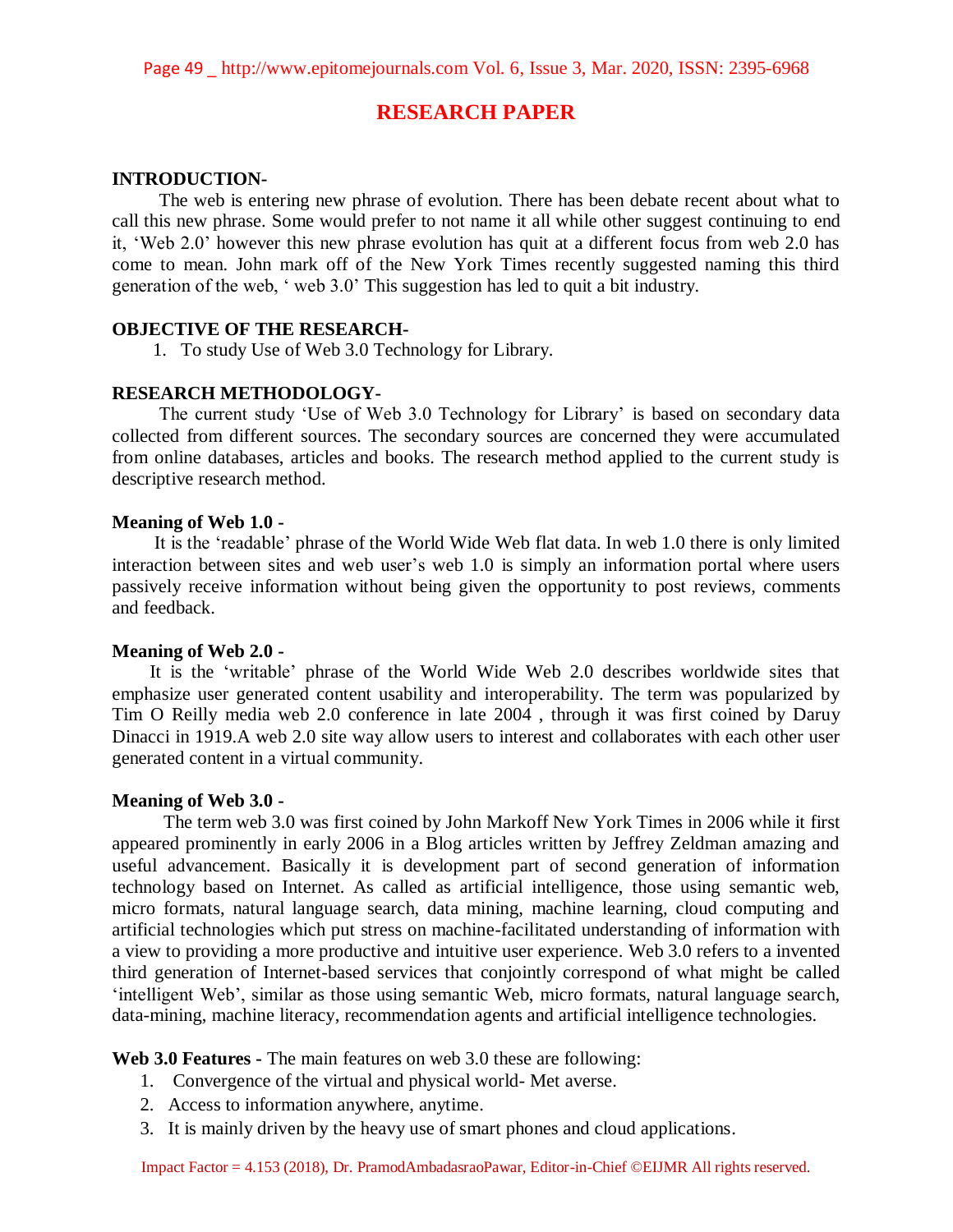# Page 50 \_ http://www.epitomejournals.com Vol. 6, Issue 3, Mar. 2020, ISSN: 2395-6968

- 4. It is a web development layer that includes T.V quality open video,
- 5. 3D simulations, augmented reality, human constructed semantic standards and pervasive broad-band, wireless and sensors. Web 3.0 is modern technologies and it can help to the beneficiaries to reach their goals and development.

# **FEATURE OF LIBRARY 3.0-**

**1. Web OPAC -** Web OPAC is most important module for public access to find the sources location in the library. It is a library catalogue using internet. And Users can search the required document by internet like URL of Web OPAC user search location of document anytime during the day and from anywhere in the world. It is programmed to facilitate the library's members to users the OPAC through their own search for the ease of borrowing instead of searching through the card catalogue. Library 3.0 is come a part of WEB OPAC of various libraries in visible or invisible web. Metadata of contents (contents in any format) would be seamlessly accessible and searchable from single user interface.

**2. Ontologies -**Ontologies are used for annotating information to the web content and expressing its semantics in a machine-readable manner. These are the techniques to give richer semantic connections between terms and thoughts of knowledge. These give further standardization in managing web contents instead of merely indexing the terms. Ontology aims at how the information is organized rather than organizing the information. These will be suitable to give further elasticity in providing semantic description to the content in learning object repositories and at the same time these facilitate automated functions and task delegation to intelligent agents. Ontology deals with questions concerning what realities exist or can be said to exist and how such realities can be grouped, related within a scale and subdivided according to similarities and differences.

**3. Ubiquitous Contents -**The ubiquitous computing offers various contents which can be used or reused frequently. The content of this generation need to be created in various formats and can also be easy participated, transferred and accessible through all modes of communication. Ubiquitous contents are the particular contents of the people persistently stored on the web in the form of movies, blog spots, RSS feeds, wikis, stories, articles, music, games etc. These are always there on the web and it can also available from everywhere over the internet through all mobile and internet accessible devices.

**4. Geo Tagging -** This helps users to find specific information located at specific location. It is simply a marking of various media or digital contents like images, photographs, videos, websites or RSS feeds etc. Utmost of the cell phones and mobile devices have GPS (Global Positioning System) installations.

**5. Virtual Reference Service -** Technology is developing very fast in all domains; librarians are more determined to serve the users who are away from the libraries. Libraries are new developed transferable and readable access to the users for collections search as a assistance. Like mobile devices or apps.

**6. Semantic Web-** The semantic web improves web technologies in order to produce, share and connect content through search and analysis grounded on the capability to understand the meaning of words. Participating and organizing information available in every corner of the web which is the main idea of this generation and anticipated to be achieved with the help of semantic

Impact Factor = 4.153 (2018), Dr. PramodAmbadasraoPawar, Editor-in-Chief ©EIJMR All rights reserved.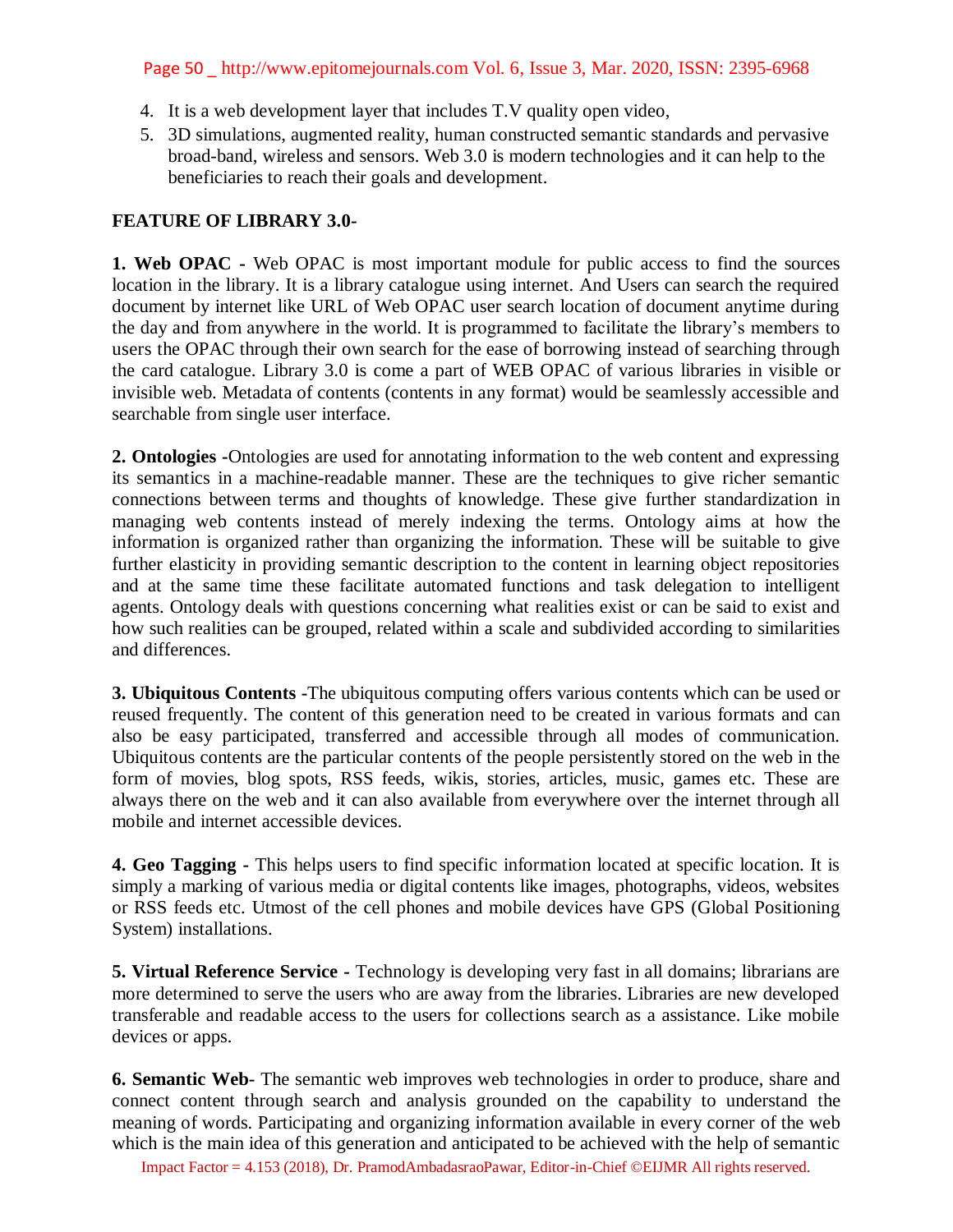### Page 51 \_ http://www.epitomejournals.com Vol. 6, Issue 3, Mar. 2020, ISSN: 2395-6968

web technologies. It can help to provide effective services to the user. It as tools for entering and discovering information, collaboration and cooperation with the users.

**7. Cloud Computing-** Cloud computing is a central remote library which help to maintain data of resources of library which is available on internet. New days it becomes popular because it helps to become repositories, online union catalogue, and access anywhere and anytime without any type of special software and hardware, networks among the library professionals and library users, communicate with each other using social networking sites, also help for library automation.

**8. Unique search-** Unique search is important advantages of web 3.0. So numerous databases are available for searching data; these databases want different logins for searching and output. It would be easy for users to find a search result which is displayed in one place and in one way, as a Google Search. New days unique searching is become widespread for libraries because Information technology has intense effect on development and progress of libraries. The advances in science and technology has made a tremendous improvement and changed all activities of library administration. Much library management software is developed in world and unique searching facilities already in management software, open source software's.

**9. Mobile library Catalogues-** New day's science and technology has made a tremendous improvement and changed in technology and it's become very small in size using nanotechnology. Mobile is a small size device it uses very far. Like communication, searching, storages, camera etc. Library has own management software for manage all type sources and they have WEB OPAC. It can be provide facilities to their users to access through their phones of other mobile devices.

### **USE OF WEB 3.0 IN LIBRARIES -**

 Almost as soon as the term web 2.0 was coined the web communicate split into two factions. There were those whole embraced the term and stared debating future iterations and the meaning of Web 3.0,Web 4.0 and even Web 5.0 meanwhile, the other group labeled the 2.0 moniker a hype professionals.

#### **1. The 3D web -**

 The potential of 3D Web and a far richer Web experience have been enabled by increase in computer processing power and higher world offer the opportunity for 2D virtual representations of users to interact with one another in real time and explore information and virtual objects in new ways. Much of the attention in the library community has for used on second Life, a virtual world modeling tools and a scripting language that enables the creation of a wide variety of objects. The 3D Web will only come a realistic medium for the provision of library and information services when it came flawless with the rest of the web becoming browser friendly.

#### **2. The Semantic Web -**

 In comparison to the excessive hype surrounding sites like second life there is relatively little wide spread understanding of the semantic web-web of information that is meaningful of computers. The specialist terminology of the semantic web has aerated a barrier of most engaging with topic. Nonetheless, access to API has encouraged an increasing number of users to start thinking about the web of data and there is increased interest just in the possibilities of both linked data and micro for the embedding semantic attributes into web pages through the application of agreed stands CF or example marking up contest information in the heard format.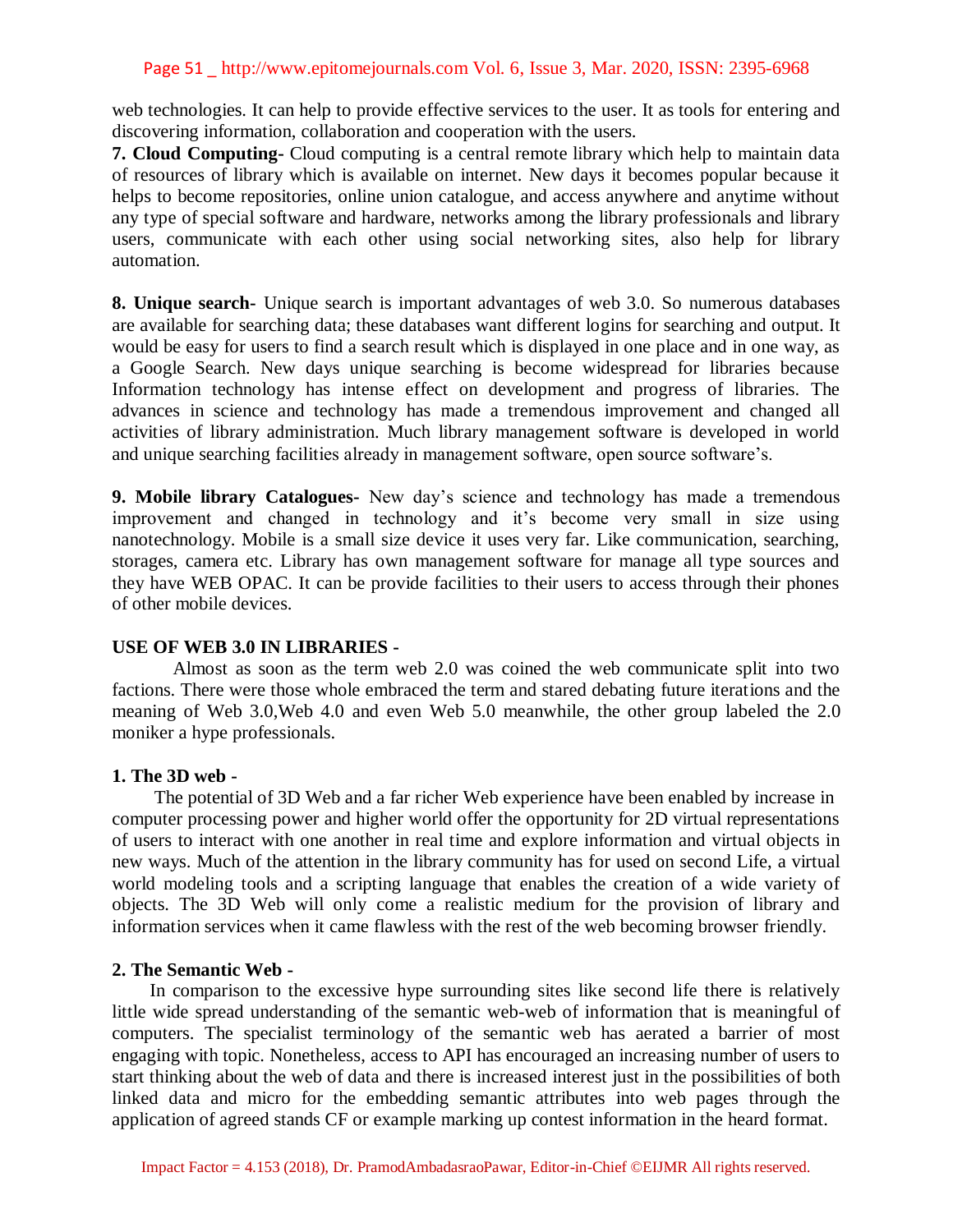## **3. Real world web -**

 While the incremental changes of the semantic wed may not be immediately discernable or beneficial this is not the case with the real world web. Mobile phones with high processing power high-specification cameras and GPS receivers, offers a new way to provide information services. This can be sophisticated augmented reality, overlaying additional information from the web.

# **4. FUTURE LIBRARIES -**

 The 3D Web the semantic web and real world web will all have a role to play in the future provision of library and information services. However it is the real world that is most likely to change the way users see the web-thus this is the one most worthy of the web 3.0 moniker Not only will I provide an immediately recognize deference in the way user view the web. But the technologies necessary for a more immersive 3D web experience are not yet established, and it is not clear how much it will affect the way that way that we view the web as a whole.

## **CONCLUSION -**

 In Conclusion, Information technology has intense effect on development and progress of libraries. The advances in science and technology has made a tremendous improvement and changed all activities of library administration. Presently, there is a great influx of the electronic media and the information is available in a variety of formats, which require specialized equipments to read the information inscribed in it. In this time the librarian are truly important materials in the electronic medium. It came necessary for the librarians to equip and modernize themselves with the current technologies for giving the applicable and upto-date information. It is very important for librarian using various technologies these are introduced by the developer for library it can use for to develop their services in the libraries. Web 3.0 will be more connected open and intelligent with semantic web technologies distributed databases nature language processing, machine literacy, machines logic and autonomous agents. The three possible vision of the web discussed then aren't mutually exclusive, but rather, but rather are likely to be combined in numerous as yet unthought-of combinations in the future, along with other new technologies.